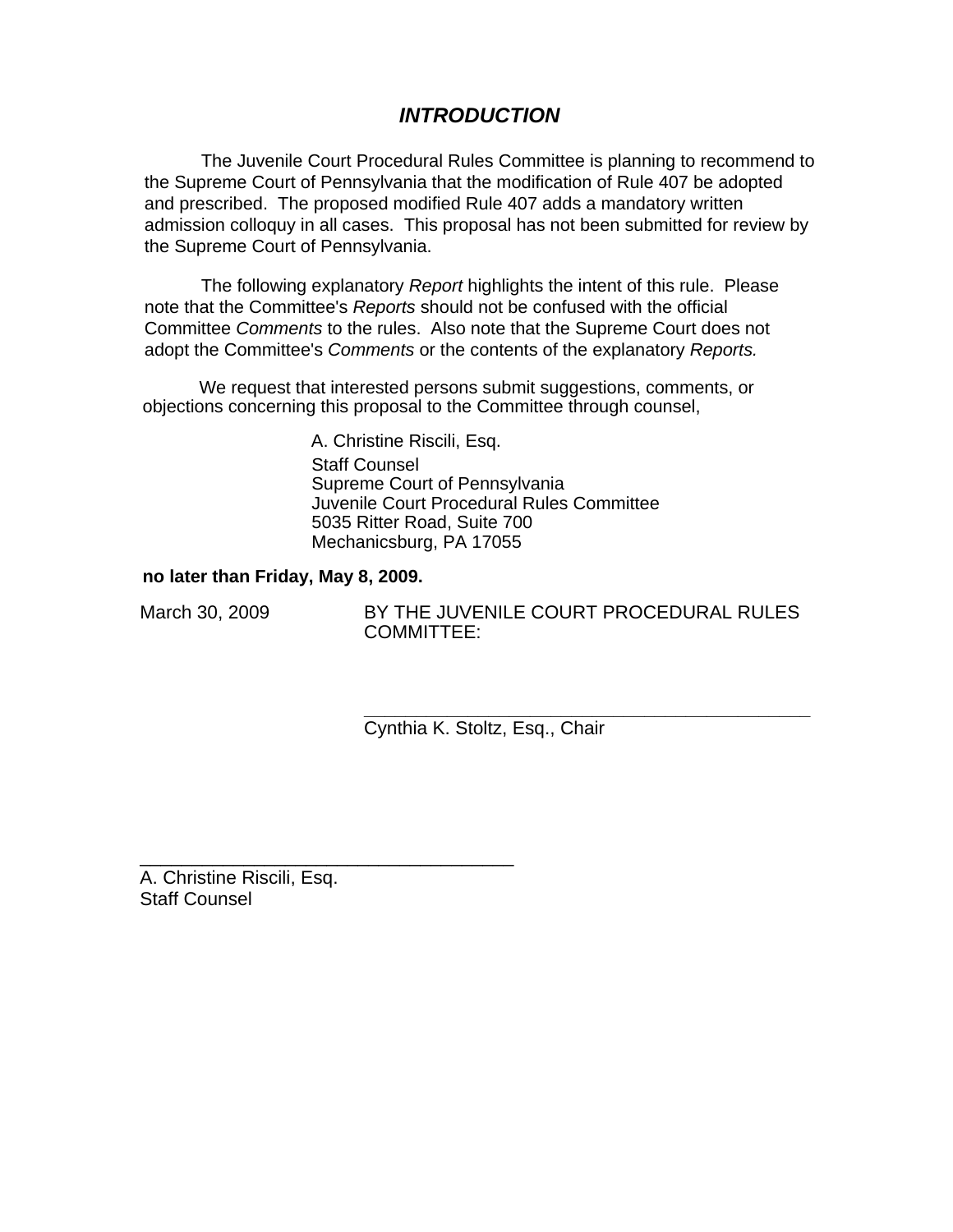#### *EXPLANATORY REPORT*

 After debating whether the Rules should standardize a written admission colloquy or provide guidelines for the court to follow, the Committee decided that a mandatory standardized admission colloquy was necessary.

The Committee initially drafted a Rule that included a list of questions that the court must ask to elicit specific information from the juvenile in ascertaining whether the admission was made voluntarily and knowingly. In reviewing admission colloquies from several judicial districts, the Committee found that important information regarding the case and the juvenile's ability to comprehend the admission were omitted from the form. These areas of omission were also not being addressed by the court on the record.

In some judicial districts, juveniles are tendering admissions utilizing a written admission colloquy. The judge is asking a few questions concerning the colloquy and then entering the colloquy into the record. In other judicial districts, the juvenile is tendering an admission through an oral colloquy by the judge asking some basic questions on the record.

The Committee found that in both practices, several key issues are being excluded from the colloquy; therefore the court does not have all the facts to make an informed decision as compelled by the "made voluntarily and knowingly" requirement of the Rule.

To alleviate these concerns of the Committee and to enforce the necessity of a voluntary and knowing waiver of the right to an adjudicatory hearing, a mandatory admission colloquy has been included as part of the Admissions Rule.

This colloquy must not substitute questioning by the court to determine whether the admission is made voluntarily and knowingly. Pursuant to paragraph (A)(1), the court must ensure that the juvenile's attorney has reviewed the admission colloquy with the juvenile and that the admission is made voluntarily and knowingly.

To comply with this requirement, the court is required to review the admission. In paragraph (C), the admission colloquy is divided into eight specific areas. The areas include: 1) general information; 2) voluntary admission; 3) understanding the admission; 4) possible consequences; 5) admission agreements; 6) appeals; 7) attorney's representation and guardian's knowledge; and 8) the signature lines for the juvenile, guardian, and attorney acknowledging the contents and their understanding of the admission.

The court must review each area to determine if the admission is made voluntarily and knowingly. The court should weigh all the factors together. If the court is not satisfied with any part of the admission, the court must reject the admission and proceed to an adjudicatory hearing. If the court proceeds to an adjudicatory hearing, any incriminating statements may not be used against the juvenile. *See* paragraph (B).

If the court is satisfied with the following requirements discussed *infra,* the court may accept the admission and proceed to ruling on the offenses pursuant to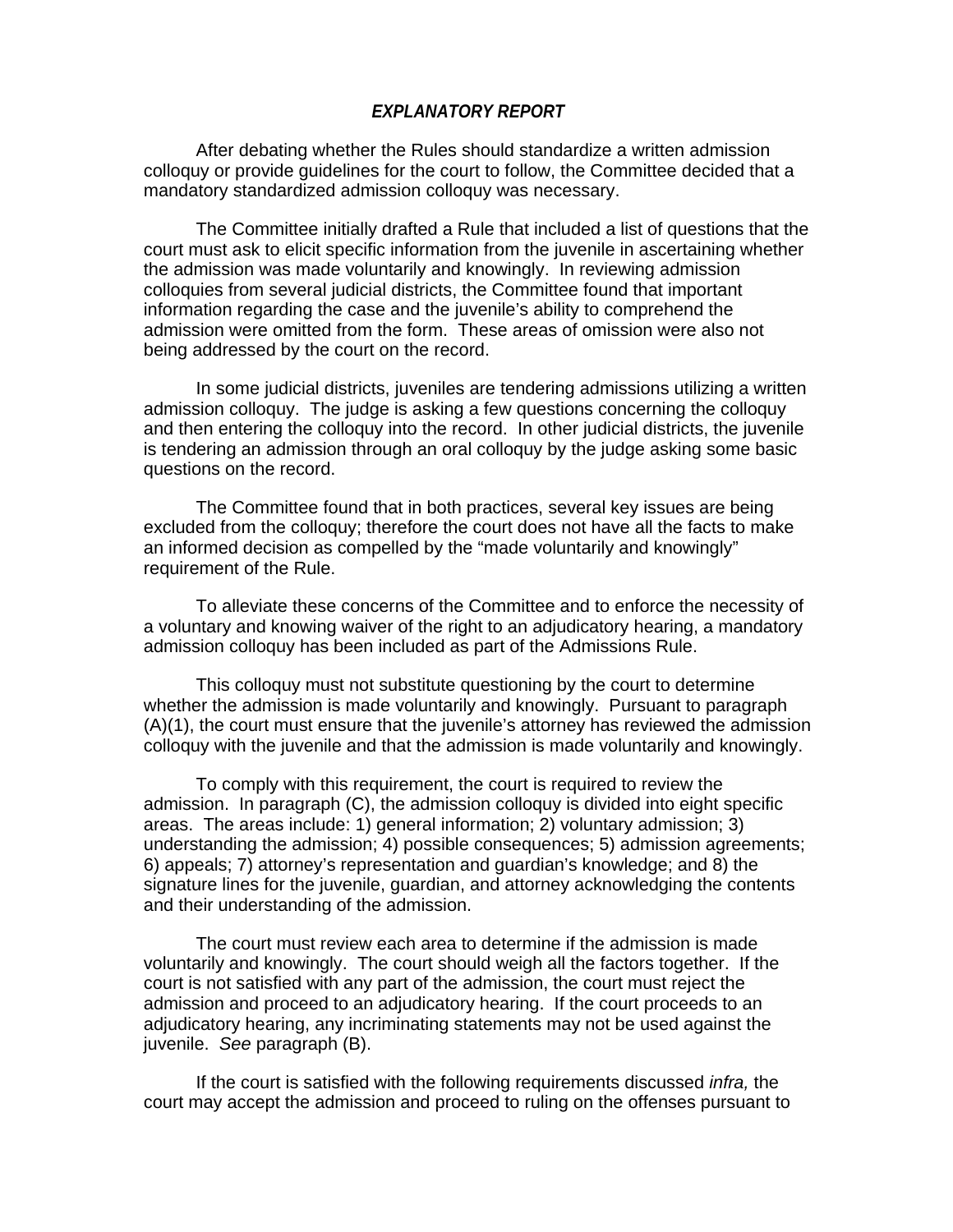Rule 408 and an adjudication of delinquency pursuant to Rule 409.

Under the first requirement, the court must determine who is the juvenile, the age of the juvenile, the juvenile's grade in school, and whether the juvenile reads, writes, and understands the English language well enough to comprehend the form.

If the juvenile does not read well enough to understand the colloquy, the attorney must read and explain this colloquy in terms that the juvenile understands. If English is not the primary language of the juvenile, an interpreter or attorney that speaks the juvenile's primary language must be provided. When possible, the admission colloquy can be transcribed into the juvenile's native language.

The second requirement compels the court to determine whether there is anything inhibiting the juvenile from making a voluntary admission. If the juvenile has a mental disability, is under the influence of drugs or alcohol that impairs his or her ability to make an informed decision, or has been coerced, threatened, forced, or promised something in exchange for the admission, the court is to prohibit the admission.

Under the third requirement, the court must ascertain if the juvenile understands the admission and all the rights that the juvenile is waiving when admitting to the delinquent acts.

Pursuant to the fourth requirement, the court must determine if the juvenile understands the possible consequences of admitting to the delinquent acts.

The fifth requirement explains that the court is not bound to any agreements made with the Commonwealth and the juvenile fully understands that the court can decide against any agreement.

The sixth requirement sets forth that when an appeal is taken, it is limited to three grounds.

The court must determine if the juvenile is satisfied with his or her representation and whether the guardian knows and agrees with the juvenile's decision. Whether the guardian knows of the admission or is in agreement with the admission is only one factor the court must consider when determining whether the admission is made voluntarily and knowingly.

Finally, the juvenile, guardian, and attorney should sign the form. If the guardian does not sign the form, the admission colloquy can still be accepted by the court. In those instances, "refused to sign" or "not present" should be filled in on the guardian's signature line to notify the court.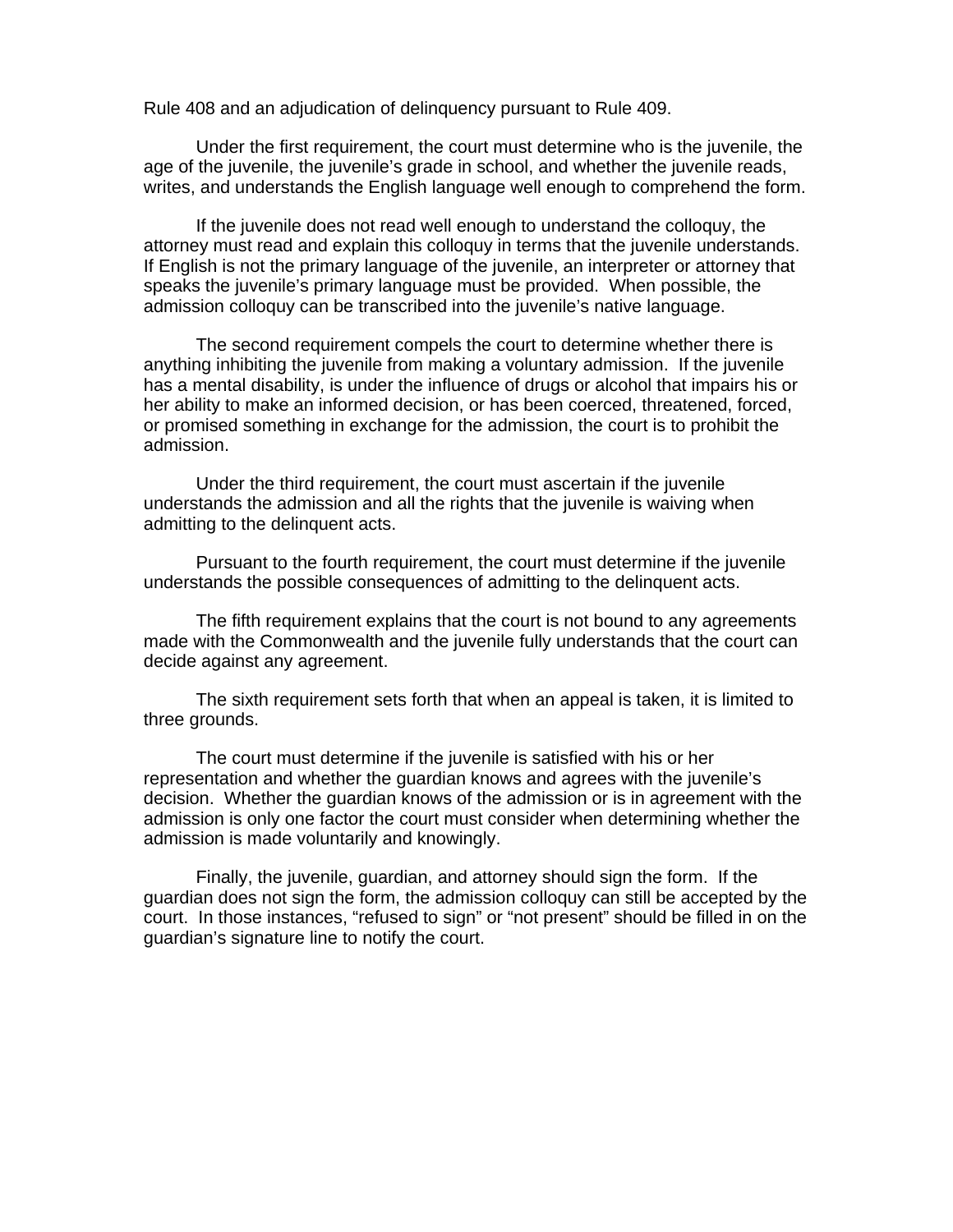# **RULE 407. ADMISSIONS**

- A. **Admissions.** At any time after a petition is filed, the juvenile may tender an admission to the facts**[,] and/or the** adjudication of delinquency**[, and/or disposition]**.
	- 1) **Requirements.** Before the court can accept an admission, the court shall determine that the admission is made voluntarily and knowingly. The court **shall ensure that the juvenile's attorney has reviewed the admission colloquy with the juvenile pursuant to paragraph (C).[, at a minimum, shall ask questions to elicit the following information:** 
		- **a) Does the juvenile understand the nature of the allegations to which he or she is admitting?**
		- **b) Is there a factual basis for the admission?**
		- **c) Does the juvenile understand that he or she has the right to a hearing before the judge?**
		- **d) Does the juvenile understand that he or she is presumed innocent until found delinquent?**
		- **e) Is the juvenile aware of the dispositions that could be imposed?**
		- **f) Is the juvenile aware that the judge is not bound by the terms of any agreement tendered unless the judge accepts such agreement?**
		- **g) Has the juvenile spoken with his or her attorney or waived the right to counsel in accordance with Rule 152?**
		- **h) Does the juvenile have any questions about admitting to the facts or delinquency based on the allegations?**
		- **i) Has the juvenile had the opportunity to speak with a guardian about his or her decision?]**
	- 2) **Agreements.** If the parties agree upon the terms of an admission, the tender shall be presented to the court.
	- 3) **Court action.** If the court accepts the tender, the court **[shall] may** enter an order incorporating any agreement. If the court does not accept the **agreement [tender]**, the case shall proceed as if no tender had been made.
	- 4) **Limitations on withdrawals.** An admission cannot be withdrawn after the court enters the dispositional order.
- B. **Incriminating statements.** An incriminating statement made by a juvenile in the discussions or conferences incident to an admission that is not ultimately accepted by the court or otherwise permitted to be withdrawn by the court shall not be used against the juvenile over objection in any criminal proceeding or hearing under the Juvenile Act, 42 Pa.C.S. § 6301 *et seq.*

# **C. Written admission colloquy. If a juvenile is tendering an admission, the colloquy shall be as follows:**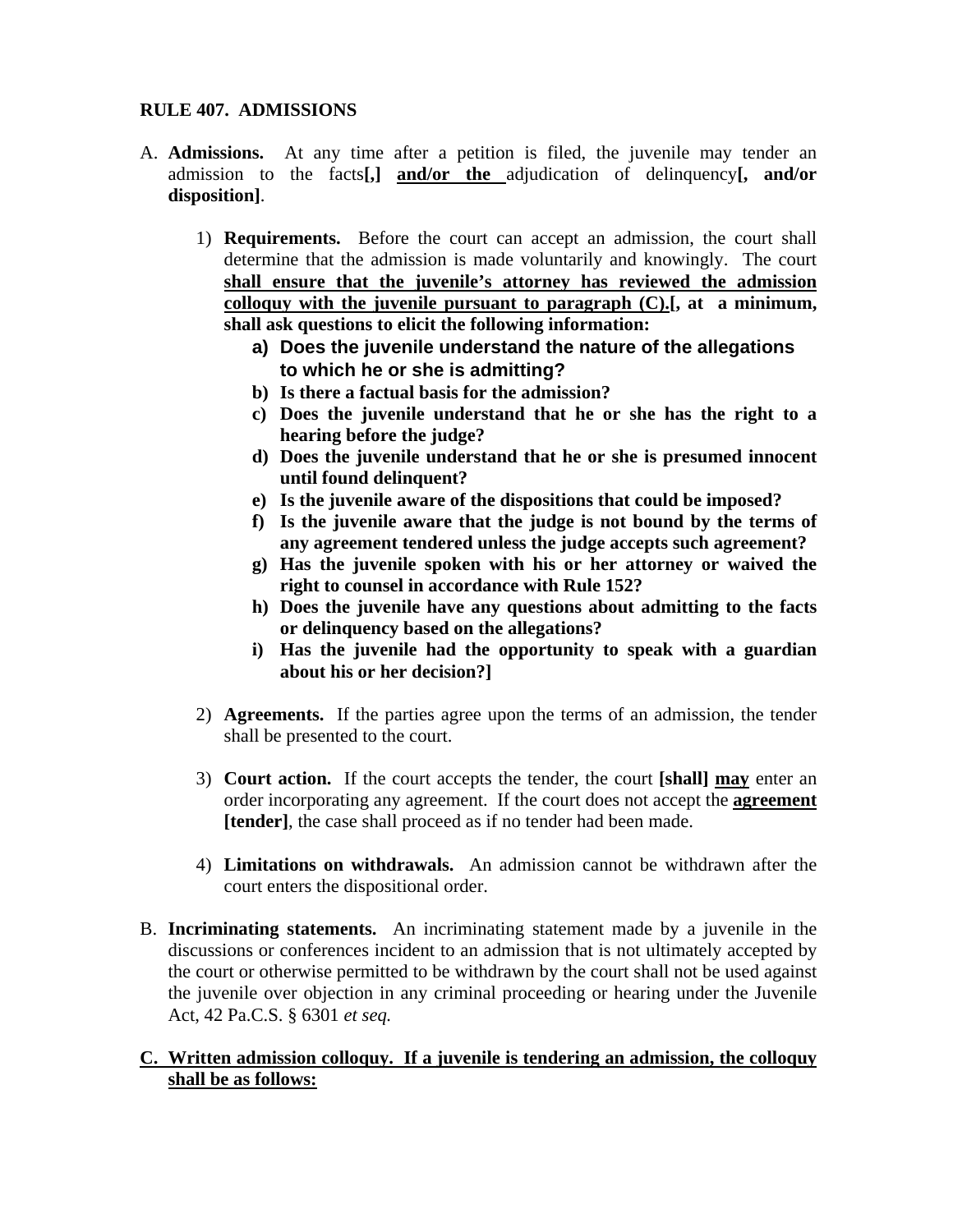| In re      |                           |
|------------|---------------------------|
| (Juvenile) |                           |
|            | <b>Delinquent Act(s):</b> |
|            |                           |
|            |                           |
|            |                           |
|            |                           |

#### *ADMISSION*

**You are before this court because you are admitting to some or all of the delinquent act(s) which have been petitioned against you. Answer all of the questions on this form. If you do not understand any question or the explanation given to you on this form, ask your attorney or the Judge to explain it to you.** 

**\_\_\_\_\_\_\_\_\_\_\_\_\_\_\_\_\_\_\_\_\_\_\_\_\_\_\_\_\_\_\_\_\_\_\_\_\_\_\_\_\_\_\_\_\_\_\_\_\_\_\_\_\_\_\_\_\_\_\_\_\_\_\_\_\_\_\_\_\_\_\_\_ \_\_\_\_\_\_\_\_\_\_\_\_\_\_\_\_\_\_\_\_\_\_\_\_\_\_\_\_\_\_\_\_\_\_\_\_\_\_\_\_\_\_\_\_\_\_\_\_\_\_\_\_\_\_\_\_\_\_\_\_\_\_\_\_\_\_\_\_\_\_\_\_**

**\_\_\_\_\_\_\_\_\_\_\_\_\_\_\_\_\_\_\_\_\_\_\_\_\_\_\_\_\_\_\_\_\_\_\_\_\_\_\_\_\_\_\_\_\_\_\_\_\_\_\_\_\_\_\_\_\_\_\_\_\_\_\_\_\_\_**

**I** intend to admit to: (include grading of offenses)

#### **General information:**

- 1) What is your full legal name?
- **2) Are you known by any other name, nickname, or alias?\_\_\_\_\_\_** If yes, please state:
- 3) **How old are you today?**
- **4) What grade have you completed in school? \_\_\_\_\_\_\_\_\_\_\_\_\_\_\_\_\_\_\_\_\_\_**
- **5) Can you read, write, and understand the English language well enough to understand this form? \_\_\_\_\_\_\_\_**
	- **a) Did your attorney read this colloquy to you and explain its contents?**
	- **b) If you do not read well enough to understand this form, have you been provided with an interpreter or an attorney who speaks your native tongue? \_\_\_\_\_\_\_\_\_\_\_\_\_\_\_**

**\_\_\_\_\_\_Initials (page 1 of 4)**

**\_\_\_\_\_\_\_\_\_\_\_\_\_**

**Voluntary admission:**

**6) Are you currently a patient in a mental hospital or institution, or being**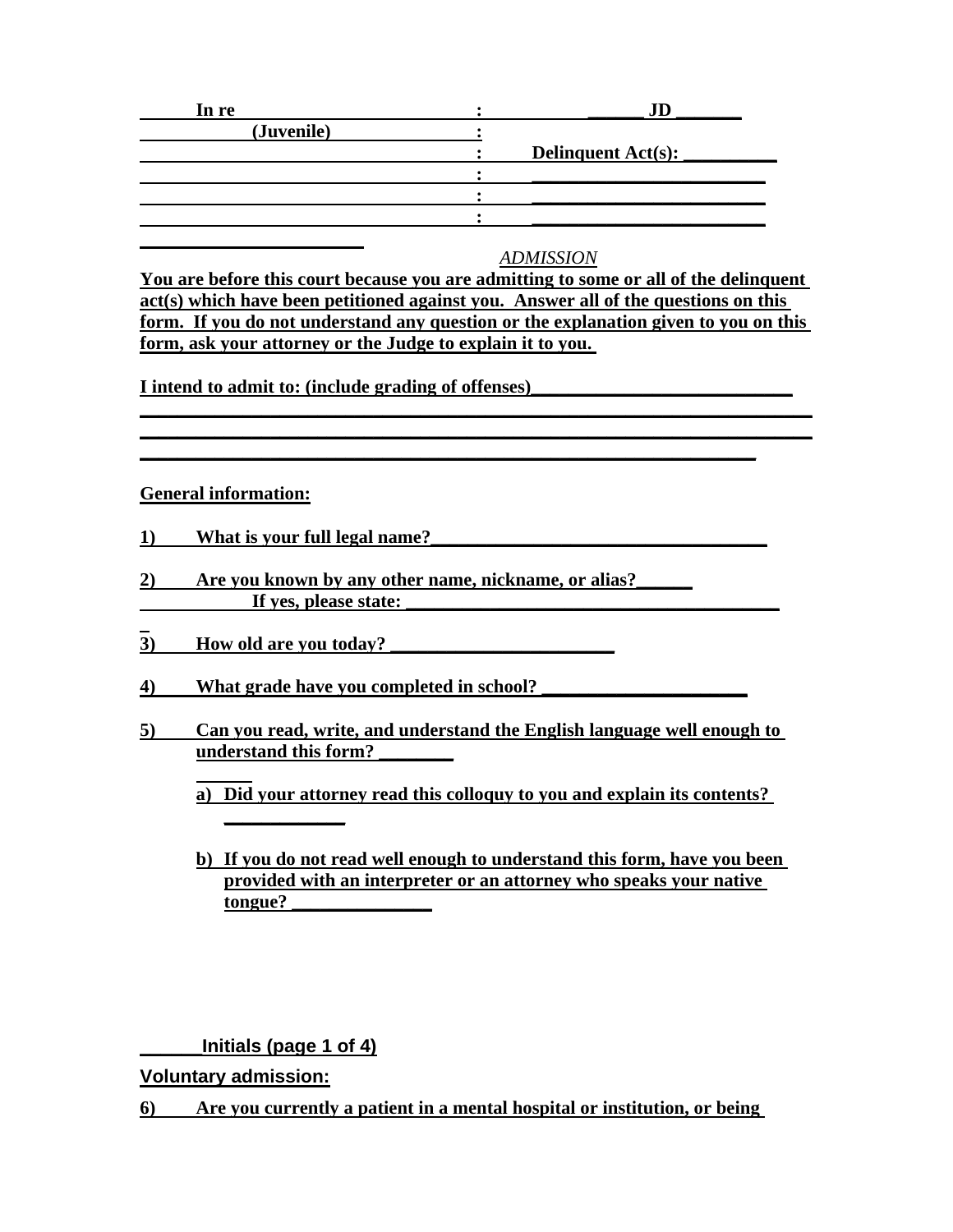**treated for a mental illness? \_\_\_\_\_\_\_\_\_\_\_\_\_\_** If yes, where?

- **7) Are you under the influence of any drugs (prescription or illegal) and/or alcohol that would impair your ability to make an informed decision?\_\_\_\_** If ves, specify type of drugs and/or alcohol:
- **8) Is this admission voluntary? \_\_\_\_\_\_\_\_\_**
- **a. Has anyone coerced, threatened, or forced you to sign this admission? \_\_\_\_\_\_\_\_\_ b. Have you been promised something in exchange for this admission? \_\_\_\_\_\_\_\_**

**Understanding the admission:**

- **9) Has your attorney explained to you that your conduct is defined as the**  delinquent act(s) to which you are admitting?
- **10) By admitting to the delinquent act(s), do you understand that you are giving up the following rights?** 
	- **a. You are presumed innocent until the Commonwealth proves you have**  committed the delinquent act(s) beyond a reasonable doubt.
	- **b. You have the right to have a judge hear the testimony of witnesses, examine the evidence, and determine whether you have committed the**  delinquent act(s).
	- **c. You have the right to remain silent and your silence can not be held against you. \_\_\_\_\_\_\_**
	- **d. You have the right to confront and cross-examine all Commonwealth**  witnesses.
	- **e. You can, but are not obligated to, present witnesses or evidence as a**  defense to the delinquent act(s).
	- **f. You may present any motions to the court. \_\_\_\_\_\_\_**
- **11) Do you understand that before you can be adjudicated delinquent the court must find that you committed the delinquent act(s) and that you are also in need of "treatment, rehabilitation, and supervision?"**

**\_\_\_\_\_\_\_Initials (page 2 of 4)**

**\_\_\_\_\_\_\_\_\_\_\_\_\_\_\_\_**

**Possible consequences:**

**12) Do you understand that if you are adjudicated delinquent, the court may place you in a juvenile facility or on probation until your 21st**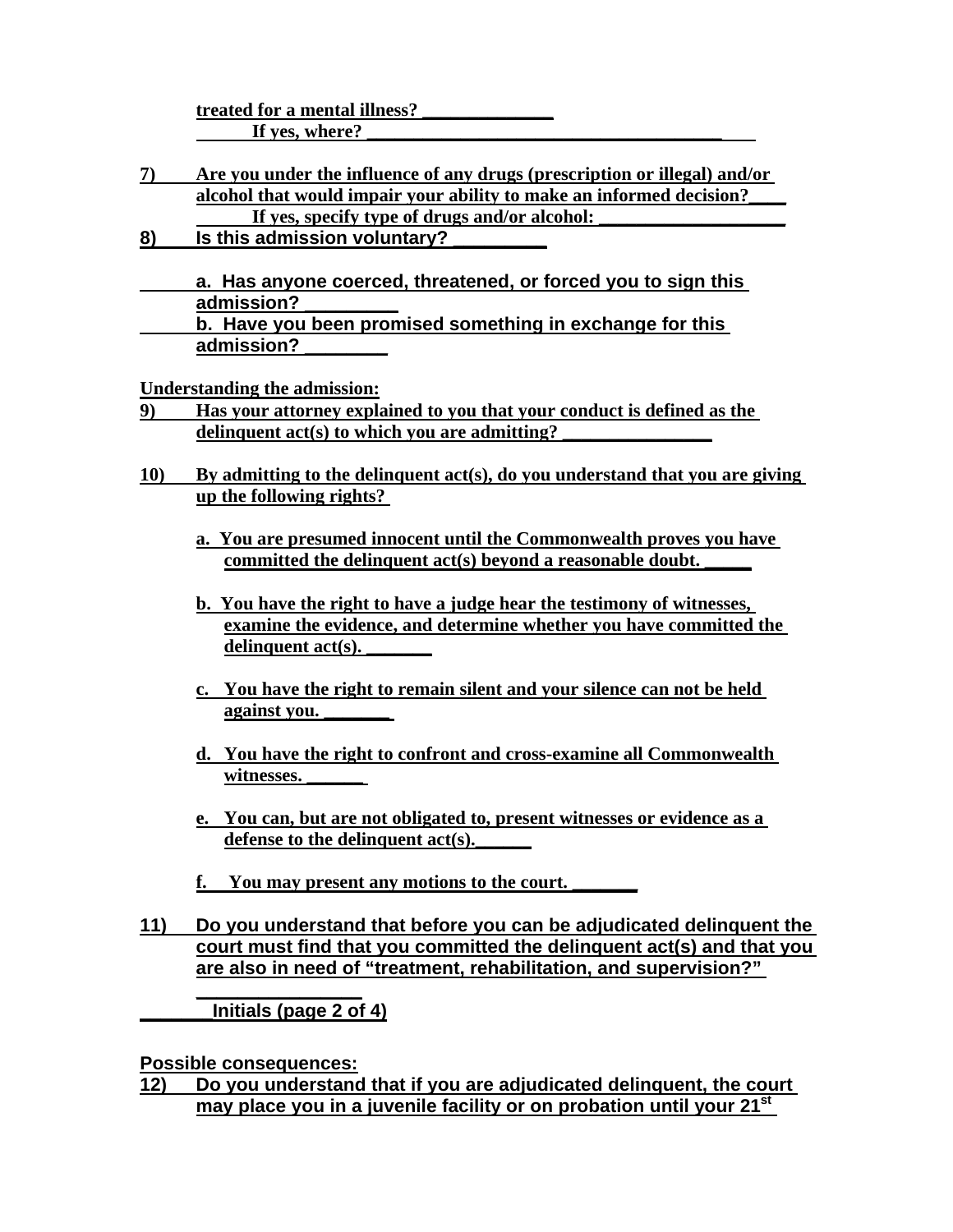**birthday? \_\_\_\_**

**\_\_\_\_\_\_\_\_\_\_\_\_\_\_\_** 

**\_\_\_\_\_\_\_\_\_\_\_\_\_\_\_\_\_\_\_**

**13) Are you aware that if you are admitting to** 

**\_\_\_\_\_\_\_\_\_\_\_\_\_\_\_\_\_\_\_\_\_\_\_\_\_\_\_\_** 

**\_\_\_\_\_\_\_\_\_\_\_\_\_\_\_\_\_\_\_\_\_\_\_\_\_\_\_\_\_\_\_\_\_\_\_\_\_\_\_\_\_\_\_\_\_\_\_\_\_\_\_\_\_\_\_\_\_\_\_ \_\_\_\_\_ that your driving privileges will be suspended?** 

**(cross off or write n/a if this question is not applicable in this case).**

- **14) Do you understand that the record of this admission can be used against you in any future proceeding in adult or juvenile court when appropriate and can result in a longer sentence in adult court?**
- **15) Do you understand that certain information for some offenses is available to the public and when you apply for college or a job, your potential college or employer may be able to see your juvenile record? \_\_\_\_\_\_\_\_**

**Admission agreements:**

**\_\_\_\_\_\_\_\_\_\_\_\_\_**

**16) Are you aware that the court is not bound to any agreement between you, your attorney, and the District Attorney? \_\_\_\_\_\_\_\_\_\_\_\_\_\_\_\_**

**Appeals:**

**17) The appeal for an admission is limited to three grounds:** 

- **a) Your admission was not knowing, intelligent, and voluntary; b) The court did not have jurisdiction to accept your admission; or c) The court's disposition is beyond the maximum penalty authorized by law.**
- **By admitting to the delinquent act(s), do you understand that you are giving up the right to appeal your case to a higher court, except on these three grounds? \_\_\_\_\_\_\_\_\_\_**

 **Attorney's Representation & Guardian's Knowledge 18) Are you satisfied with the representation of your attorney?** 

- **19) Has your attorney explained to you the meaning of the terms in this**  document?
- **20) Have you spoken with your parent or guardian about your decision to**  admit to the delinquent act(s)? **Does your parent or guardian agree with your admission? \_\_\_\_\_\_\_\_\_\_\_\_\_\_**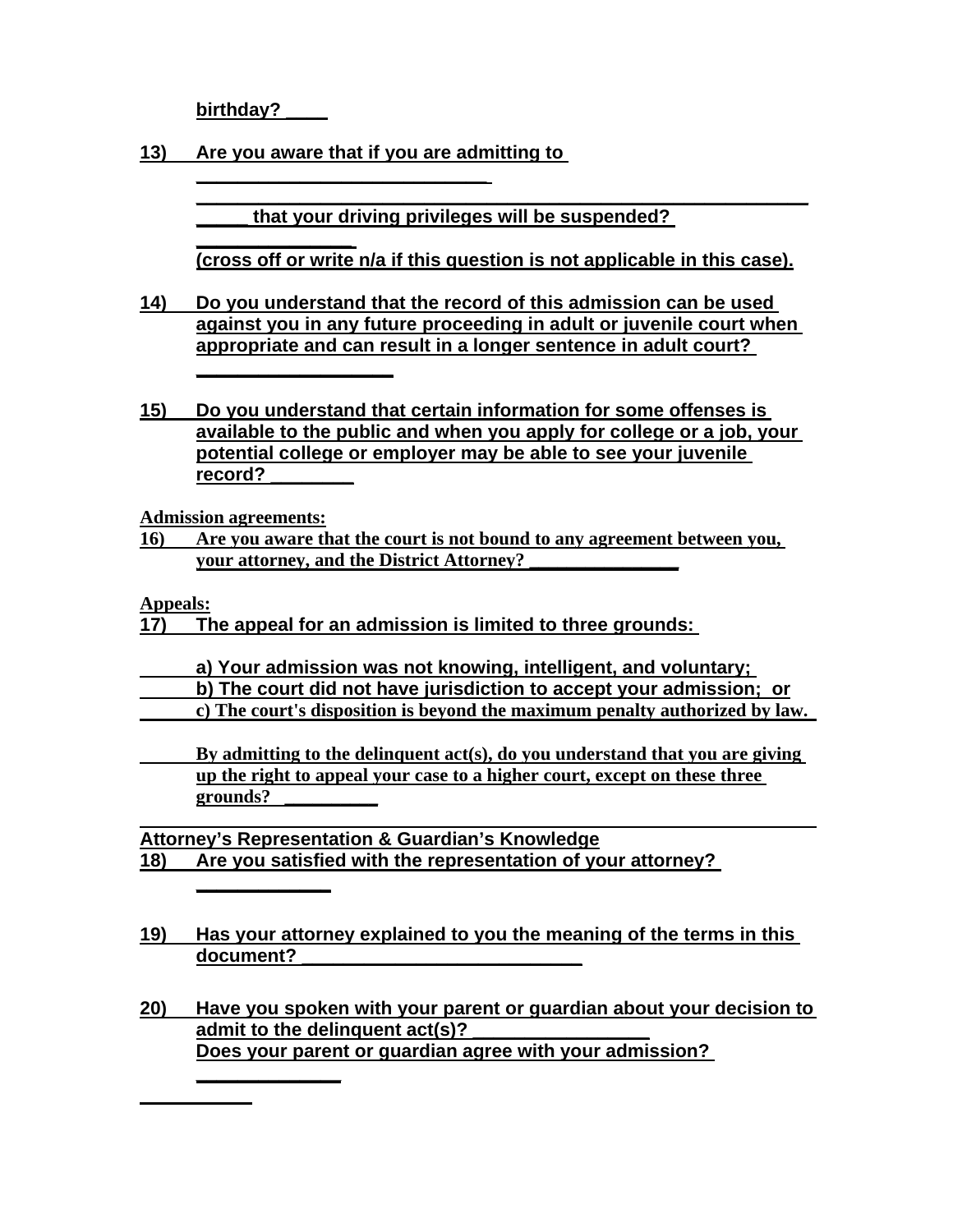## **\_\_\_\_\_\_Initials (page 3 of 4)**

**I affirm that I have read the above document in its entirety. I understand its full meaning and I am still admitting to the offenses specified. Also, my admission is knowingly, intelligently, and voluntarily made. I further affirm that my signature and initials on each page of this document are true and correct.**

## **JUVENILE**

**PARENT OR GUARDIAN (if present)** 

**\_\_\_\_\_\_\_\_\_\_\_\_\_\_\_\_\_\_\_\_\_\_\_\_\_\_\_\_\_\_\_\_\_\_\_\_\_\_\_\_\_\_\_** 

**\_\_\_\_\_\_\_\_\_\_\_\_\_\_\_\_\_\_\_\_\_\_\_\_\_\_\_\_\_\_\_\_\_\_\_\_\_\_\_\_\_\_\_**

**\_\_\_\_\_\_\_\_\_\_\_\_\_\_\_\_\_\_\_\_\_\_\_\_\_\_\_\_\_\_\_\_\_\_\_\_\_\_\_\_\_\_\_**

**\_\_\_\_\_\_\_\_\_\_\_\_\_\_\_\_\_\_\_\_\_\_\_\_\_\_\_\_\_\_\_\_\_\_\_\_\_\_\_\_\_\_\_\_\_**

# **DATE**

**I,** the state state state state state state state state state state state state state state state state state state state state state state state state state state state state state state state state state state state sta **that I have advised my client of the meaning of this document; that it is my belief that my client comprehends and understands what is set forth above; that I am prepared to try this case; and that the juvenile understands what he/she is doing by entering an admission.**

# **ATTORNEY FOR JUVENILE**

## **\_\_\_\_\_\_Initials (page 4 of 4)**

#### **COMMENT**

Under paragraph  $(A)(1)$ , the court is to determine if the admission is voluntarily and knowingly made. **[Nothing in this rule is intended to prevent the court from using a written form to ascertain the necessary information, provided the court asks questions of the juvenile, on the record, to authenticate the juvenile's completion and understanding of the form and the juvenile's agreement with the statements made.]**

Under paragraph  $(A)(3)$ , if the disposition agreed upon by the parties is unavailable or the court does not agree with the terms of the **agreement [tender]**, the case is to proceed as if no tender had been made.

The court is not to accept a plea of *nolo contendere. See In re B.P.Y.*, 712 A.2d 769 (Pa. Super. Ct. 1998).

**Pursuant to paragraph (C), the attorney is to review this colloquy with the juvenile prior to entering the courtroom. The court is to ensure that the juvenile has voluntarily and knowingly made this admission by asking questions to ascertain the ability of the juvenile to comprehend this document and to enter into an admission.** 

**If a guardian does not sign the admission colloquy, the court may still move forward and accept the admission. The signature of the guardian is only one factor that the court is to consider when determining whether the admission is made voluntarily and knowingly.** 

**This admission colloquy is downloadable from the Court's webpage at http://www.pacourts.us/T/BoardsCommittees/JuvenileCourtProcedural/.**